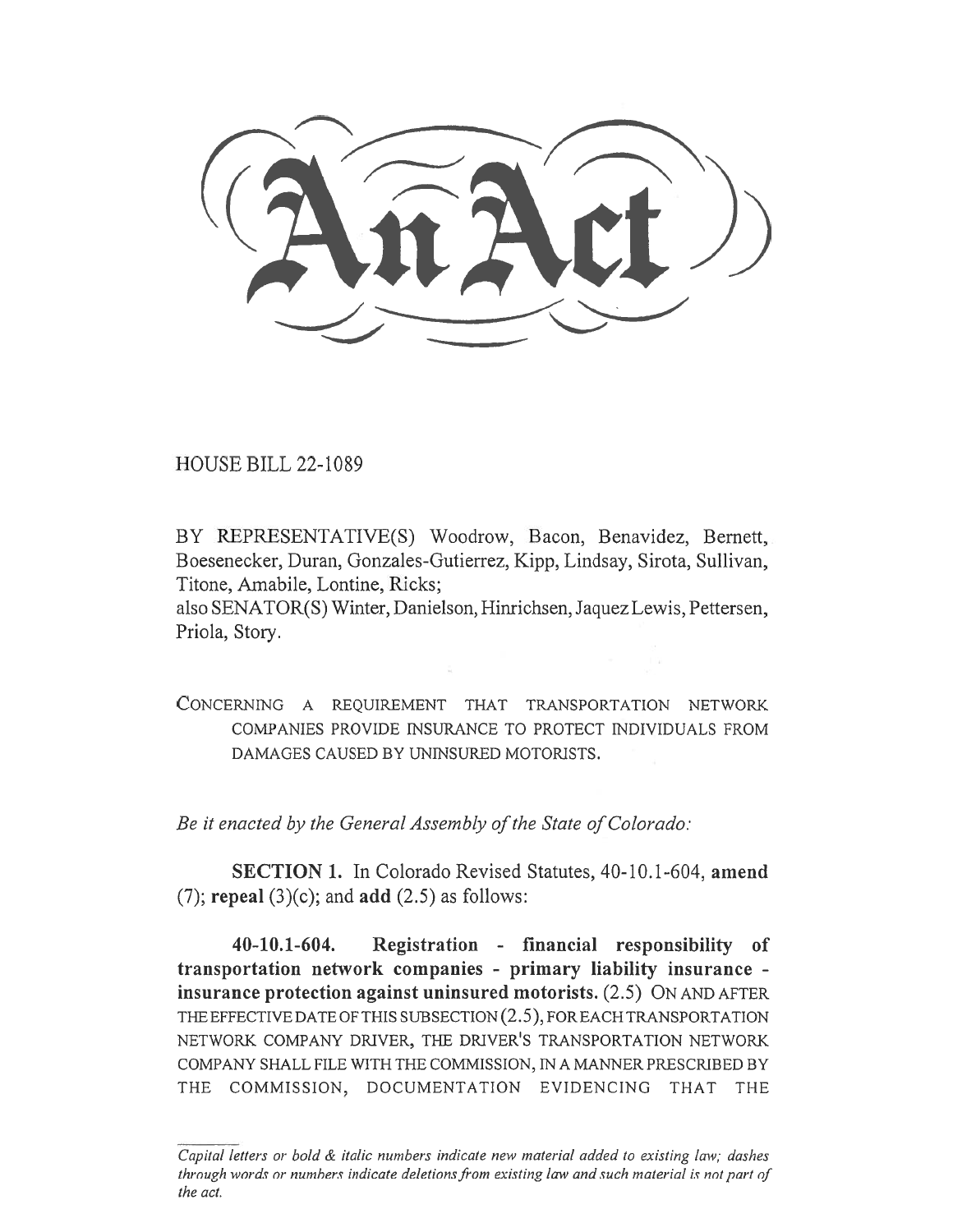TRANSPORTATION NETWORK COMPANY HAS SECURED INSURANCE COVERAGE AGAINST DAMAGE CAUSED BY UNINSURED MOTORISTS, AS DESCRIBED IN SECTION 10-4-609, FOR THE DRIVER AND FOR EACH TRANSPORTATION NETWORK COMPANY RIDER IN THE DRIVER'S PERSONAL VEHICLE FOR INCIDENTS INVOLVING THE DRIVER DURING A PREARRANGED RIDE. SUCH COVERAGE MUST BE IN THE AMOUNTS OF AT LEAST TWO HUNDRED THOUSAND DOLLARS PER PERSON AND FOUR HUNDRED THOUSAND DOLLARS PER OCCURRENCE. THE INSURANCE POLICY MUST PROVIDE COVERAGE TO DRIVERS AND RIDERS AT ALL TIMES THE DRIVER IS ENGAGED IN A PREARRANGED RIDE.

(3) For the period of time when a driver is logged into a transportation network company's digital network but is not engaged in a prearranged ride, the following insurance requirements apply:

(c) The division of insurance shall conduct a study of whether the levels of coverage provided for in this subsection  $(3)$  are appropriate for the risk involved with transportation network company services. In conducting the study, the division of insurance shall convene one or more stakeholder meetings to evaluate the choices of coverage set forth in subparagraph (III) of paragraph (b) of this subsection (3). On or before January 15, 2015, the division of insurance shall present its findings and any recommendations to the business, labor, economic and workforce development committee in the house of representatives, the business, labor, and technology committee in the senate, the transportation and energy committee in the house of representatives, and the transportation committee in the senate.

(7) In a claims coverage investigation, a transportation network company shall cooperate with  $\alpha$  highlifty AN insurer that also insures the driver's transportation network company vehicle, including the provision of relevant dates and times during which an incident occurred that involved the driver while the driver was logged into a transportation network company's digital network.

**SECTION 2.** In Colorado Revised Statutes, 10-4-609, amend  $(1)(a)$ as follows:

10-4-609. Insurance protection against uninsured motorists applicability. (1) (a) (I)  $N\sigma$  EXCEPT AS DESCRIBED IN SUBSECTION (1)(a)(II) OF THIS SECTION, AN automobile liability or motor vehicle liability policy

## PAGE 2-HOUSE BILL 22-1089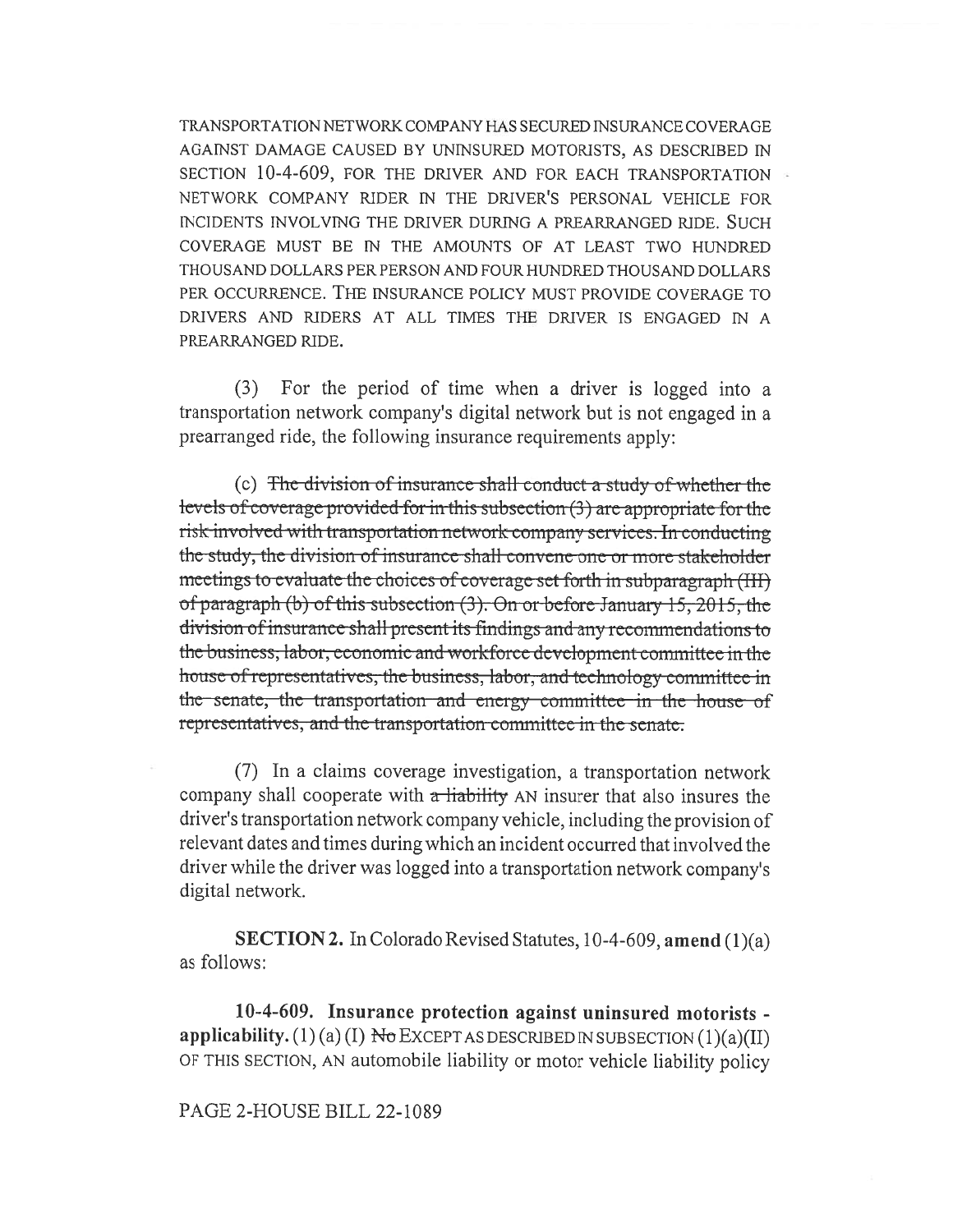insuring against loss resulting from liability imposed by law for bodily injury or death suffered by any person arising out of the ownership, maintenance, or use of a motor vehicle, shall be WHICH POLICY IS delivered or issued for delivery in this state with respect to any motor vehicle licensed for highway use in this state, unless MUST PROVIDE coverage is provided therein or supplemental thereto COVERAGE, in limits for bodily injury or death set forth in section 42-7-103 (2),  $C.R.S.,$  under provisions approved by the commissioner, for the protection of persons insured thereunder UNDER THE POLICY who are legally entitled to recover damages from owners or operators of uninsured motor vehicles because of bodily injury, sickness, or disease, including death, resulting therefrom; except that the named insured may reject such coverage in writing FROM A MOTOR VEHICLE ACCIDENT.

(II) SUBSECTION  $(1)(a)(I)$  OF THIS SECTION DOES NOT APPLY IF THE NAMED INSURED REJECTS THE COVERAGE DESCRIBED IN SUBSECTION  $(1)(a)(I)$  IN WRITING; EXCEPT THAT, IF THE NAMED INSURED IS A TRANSPORTATION NETWORK COMPANY, AS DEFINED IN SECTION 40-10.1-602 (3), SECURING COVERAGE FOR A TRANSPORTATION NETWORK COMPANY DRIVER, AS DEFINED IN SECTION 40-10.1-602 (4), TO PROTECT AGAINST DAMAGES CAUSED BY UNINSURED MOTORISTS, AS DESCRIBED IN SECTION 40-10.1-604 (2.5), THE NAMED INSURED MAY NOT REJECT THE COVERAGE FOR PERIODS WHEN THE TRANSPORTATION NETWORK COMPANY DRIVER IS ENGAGED IN A PREARRANGED RIDE, AS DEFINED IN SECTION 40-10.1-602 (2).

SECTION 3. Act subject to petition - effective date applicability. (1) This act takes effect at 12:01 a.m. on the day following the expiration of the ninety-day period after final adjournment of the general assembly; except that, if a referendum petition is filed pursuant to section 1 (3) of article V of the state constitution against this act or an item, section, or part of this act within such period, then the act, item, section, or part will not take effect unless approved by the people at the general election to be held in November 2022 and, in such case, will take effect on the date of the official declaration of the vote thereon by the governor.